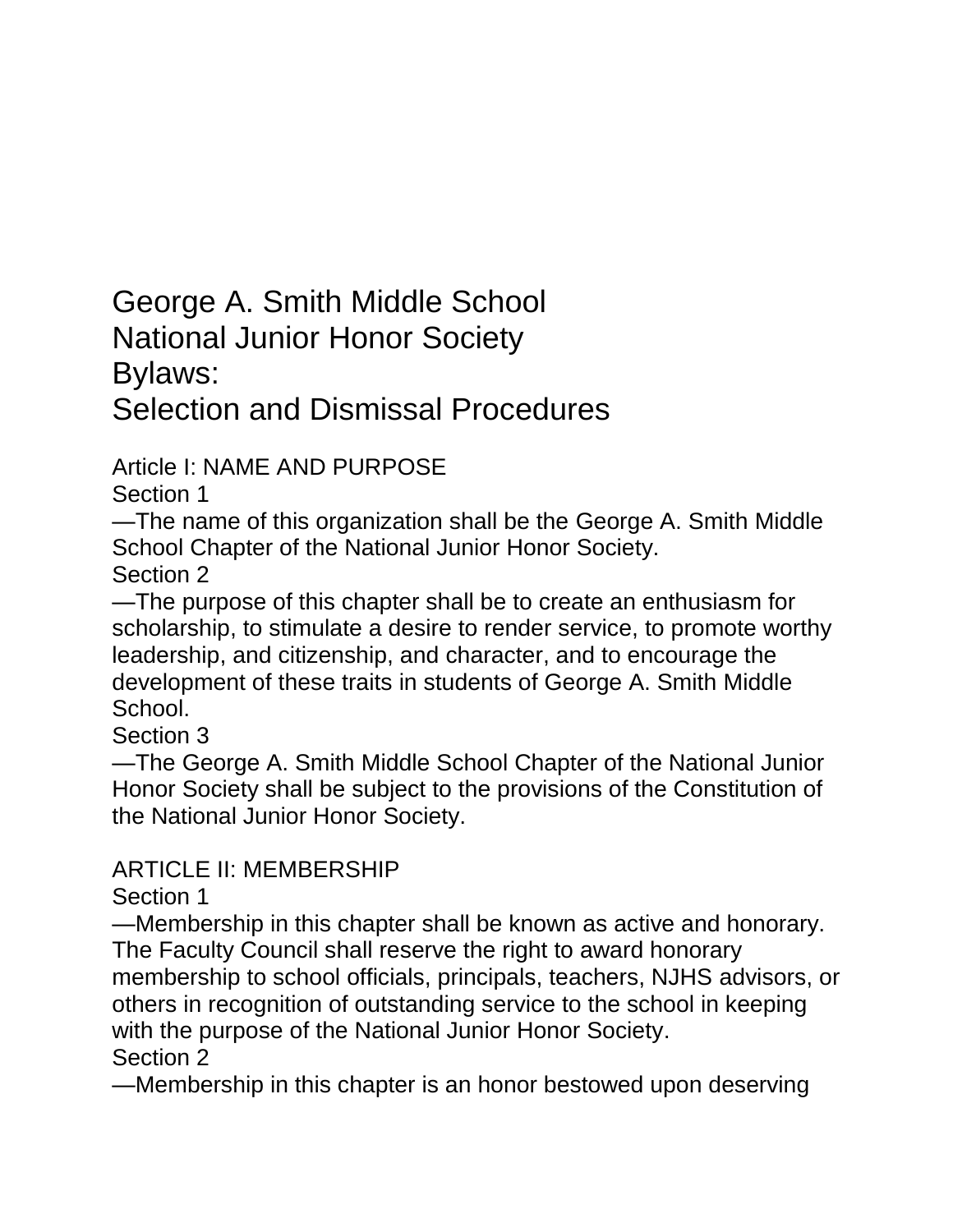students by the faculty, and shall be based on the criteria of scholarship, service, leadership, citizenship, and character. Section 3

—Membership in National Junior Honor Society does not guarantee entry into the National Honor Society. A separate application and approval process will be required for NHS.

Section 4

—Eligibility

a. Candidates eligible for election to this chapter must be in grades seventh or eighth.

b. To be eligible for selection to membership in this chapter, the candidate must have been in attendance for a period of one semester at George A. Smith Middle School.

c. Candidates eligible for selection to the chapter shall have a minimum cumulative GPA of 3.6. This scholastic level of achievement shall remain fixed, and shall be the required minimum level of scholastic achievement for admission to candidacy. All students who can rise in scholarship to or above such standard may be admitted to candidacy for selection to membership.

d. Upon meeting the grade level, attendance, and GPA standard requirements, candidates shall then be considered based on their service, leadership, citizenship, and character.

# ARTICLE III: SELECTION OF MEMBERS

Section I

—The selection of members to this chapter shall be by majority vote of the Faculty Council consisting of five faculty members appointed by the principal. The chapter adviser shall be the sixth, nonvoting, exofficio member of the Faculty Council.

Section 2

—Prior to selection, the following shall occur:

a.Students' academic records shall be reviewed to determine scholastic eligibility

b.Students who are eligible scholastically ("candidates") shall be notified and asked to complete and submit the Student Application form provided by the Chapter Adviser for further consideration for selection.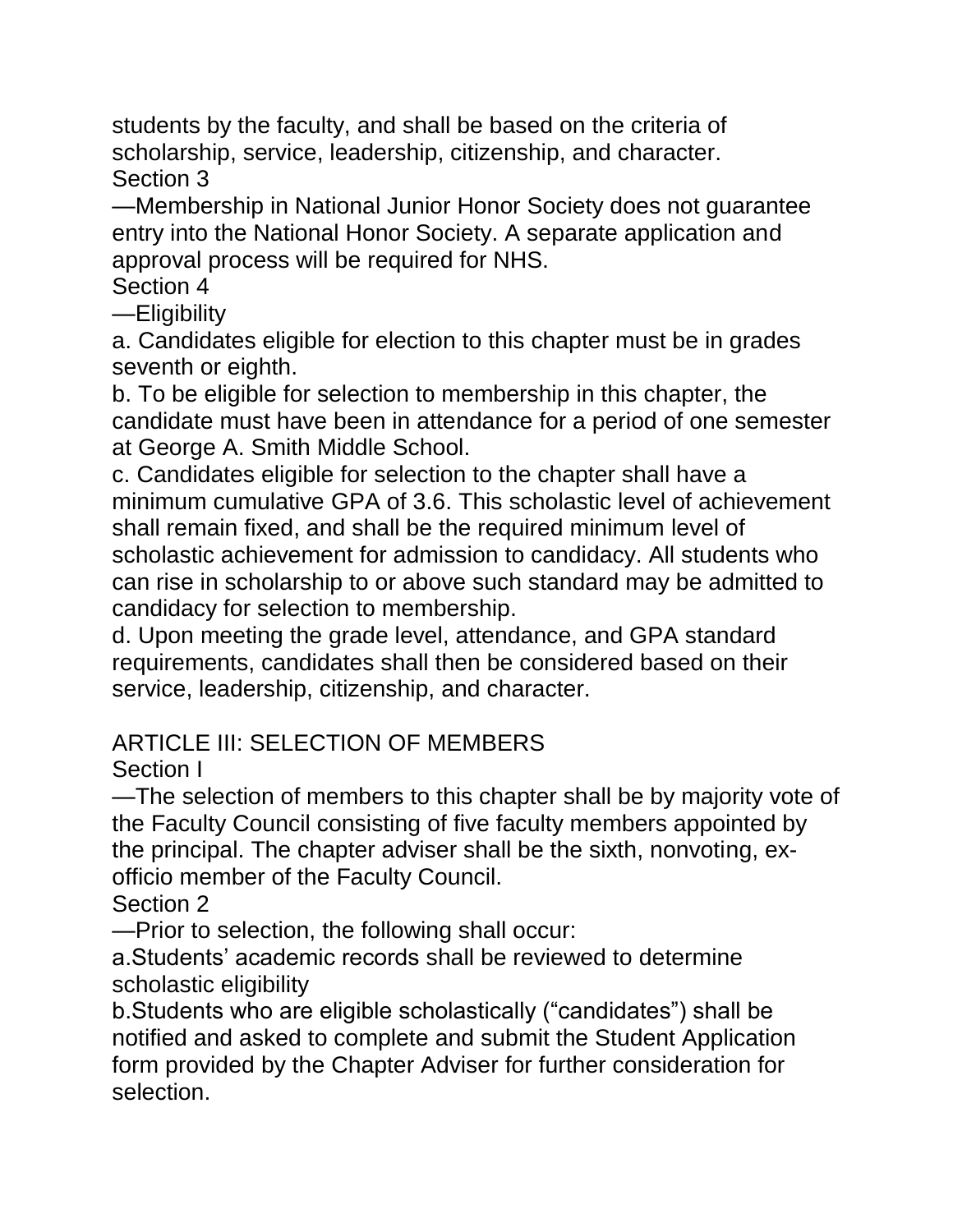c. The faculty shall be requested to evaluate candidates determined to be scholastically eligible using the official evaluation form provided by the chapter adviser.

d. The Faculty Council shall review the Student Application Form and faculty evaluations in order to determine membership Section 3

—The selection of new active members shall be held once a year, during the second semester of the school year. (Alternative or additional selection period may be added.)

Section 4

—Candidates become members when inducted at a special ceremony.

Section 5

—Once selected and inducted, all members are expected to maintain the standards by which they were selected and maintain all obligations of membership at all times. The obligations of membership include:

#### A. Character

- 1. Character will be based on the following attributes:
	- a. Respect for others.
	- b. Dependability meets individual pledges and responsibilities.
	- c. Honesty demonstrates highest standards of attributes toward honesty and reliability with self and others.
	- d. Exercises emotional stability and self-control.
	- e. Industry completes required tasks to the best of his/her abilities and seeks additional work.
	- f. Cooperation shares in group activities for mutual benefits.
	- g. Upholds principles of morality and ethics.
	- h. Neatness demonstrates neatness of personal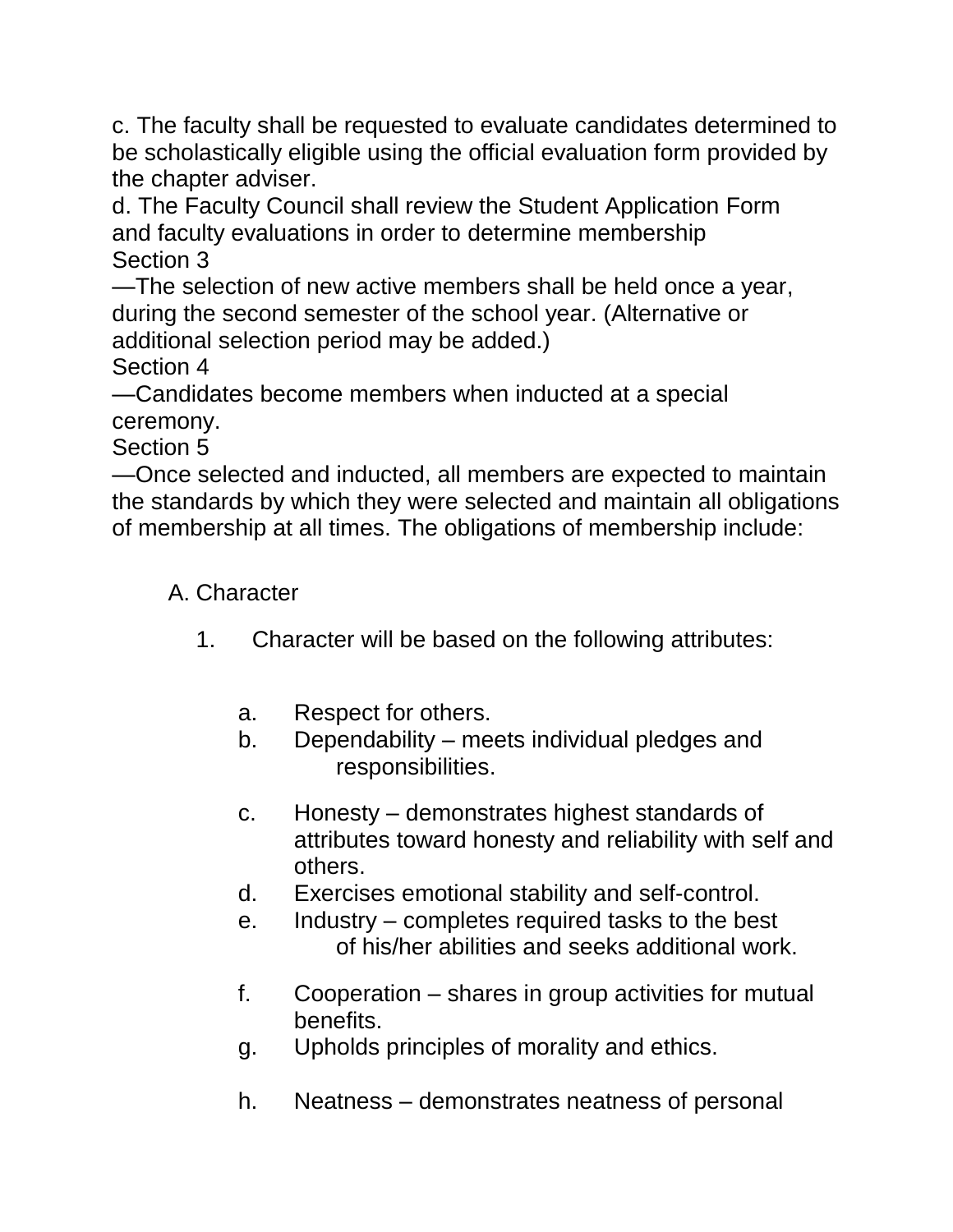appearance and property.

#### B. Leadership

- 1. Leadership is based on the following:
	- a. Demonstrates leadership in promoting school activities.
	- b. Demonstrates leadership in the community.
	- c. Demonstrates leadership in the classroom.
	- d. Successfully holds school offices and positions of responsibility.
	- e. Exemplifies qualities and attitudes which are a silent influence on others.
- C. Service
	- 1. Service is based on the following:
		- a. Willingly gives his/her time, energies, and abilities to George A. Smith Middle School.
		- b. Willingly gives his/her time, energies, and abilities to the community.
		- c. Candidates must provide documentation of ten hours of community service or participate in three service projects. The name, phone number, statement, and signature of the supervising adult(s) will document such service. All ten service hours must be served and documented by the first Monday in June of the end of the school year.

Section 6

—An active member of the National Junior Honor Society who transfers from this school will be given a letter indicating the status of his or her membership and signed by the principal or chapter adviser. Section 7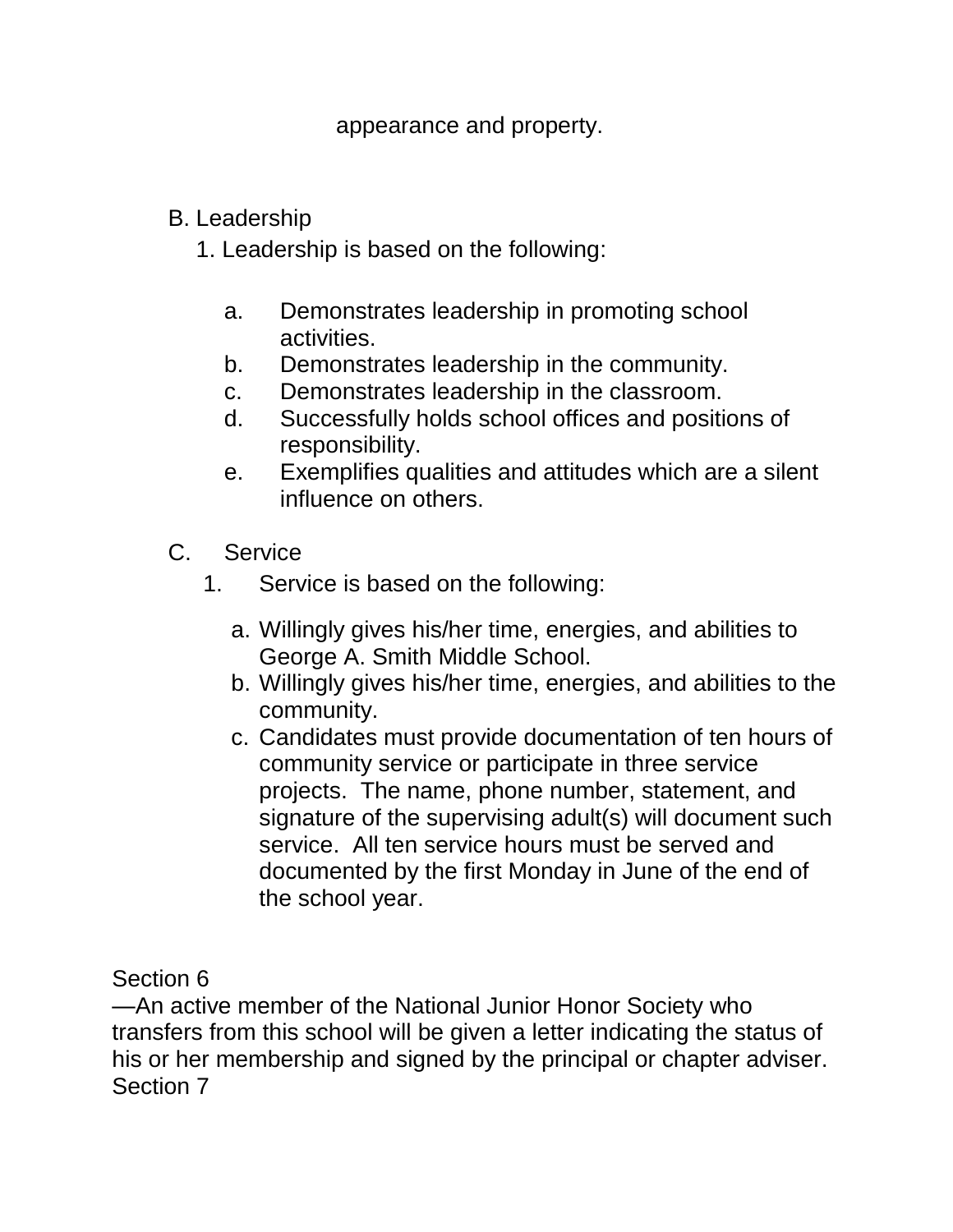—An active member of the National Junior Honor Society who transfers to this school will be automatically accepted for membership in this chapter. The Faculty Council shall grant to the transferring member one semester to attain the membership requirements and, thereafter, this member must maintain those requirements for this chapter in order to retain his or her membership.

## ARTICLE IV: DISCIPLINE AND DISMISSAL

### Section 1

—Any member who falls below the standards of scholarship, leadership, character, citizenship or service may be considered for dismissal from the Smith Middle School chapter of the National Junior Honor Society. A member of the George A. Smith Middle School chapter of the National Junior Honor Society is expected to maintain his or her academic standing and take an active role in service and leadership to his or her school and community.

## Section 2

—If a member's cumulative GPA falls below the standard in effect, a 3.6 average, when he or she was selected, he or she will be given a written warning and a time period for improvement (one marking period). If the cumulative GPA remains below standard at the end of the warning period (one marking period), the student will be subject to further disciplinary action by the Faculty Council, which may include consideration of dismissal from the chapter.

#### Section 3

—If a member fails to perform any of the published obligations of membership, he or she will be given a written warning and a time period for improvement. If the obligation remains unmet at the end of the warning period, the student will be subject to further disciplinary action by the Faculty Council, which may include dismissal from the chapter.

## Section 4

—Violation of the law or school regulations can result in dismissal of a member. Students must follow all rules and regulations as outlined in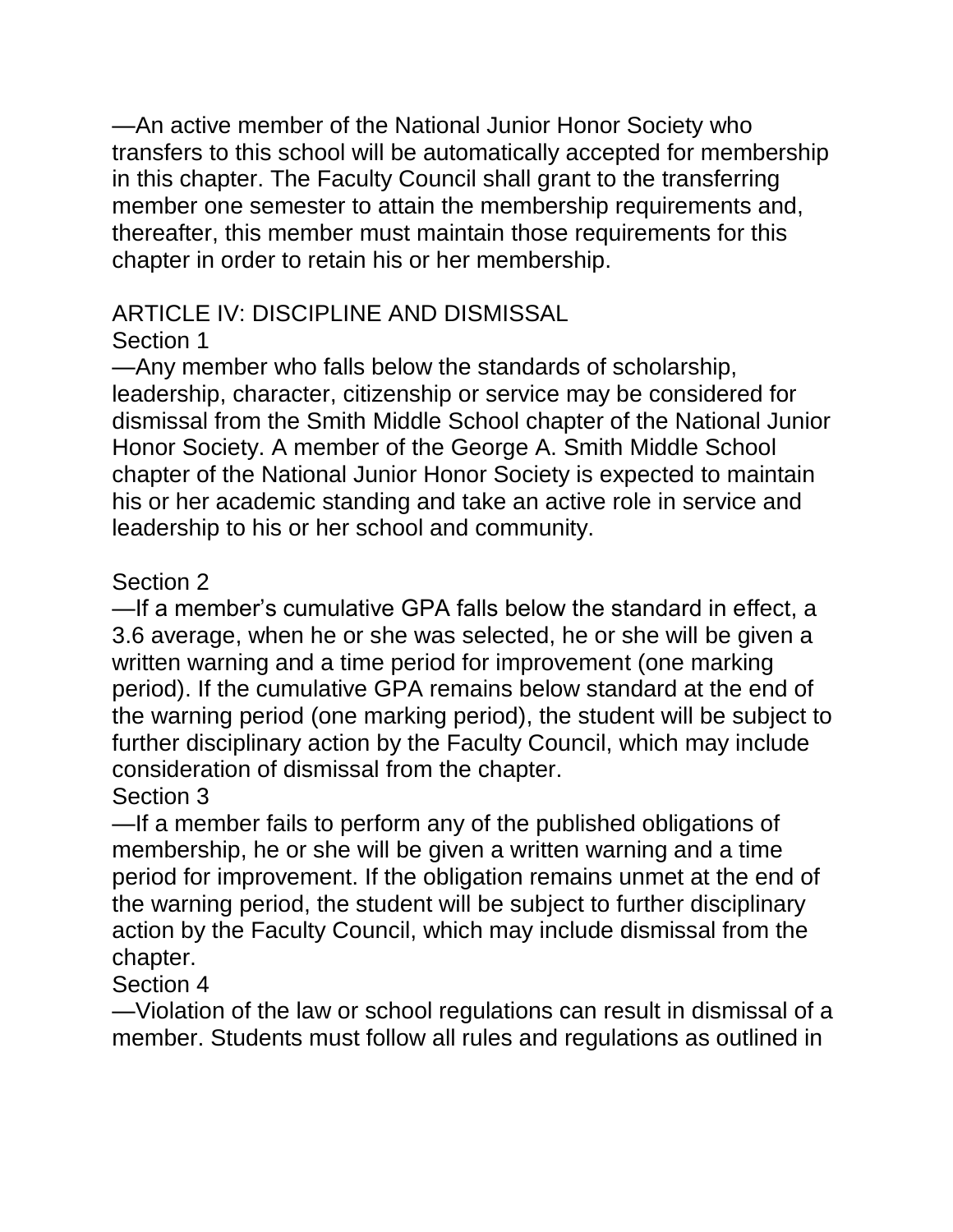the George A. Smith Middle School Student Handbook. Offenses that result in suspension will be turned into the Faculty Committee with a recommendation for dismissal.

Section 5

—Offenders of the school conduct code (such as use of profanity, failure to comply, unexcused absence, excessive tardiness, etc) will receive written warning notification.

A conference may be requested by either party

(Faculty Council, student, or parent). If the member is involved in another violation of the school conduct code, the member may be considered for dismissal.

Section 6

—In all cases of pending dismissal:

a. The member will receive written notification indicating the reason for possible dismissal from the adviser or Faculty Council. The member and adviser will discuss the written notification in a conference. Situations that involve flagrant violations of school rules or the law can warrant disciplinary action without a written warning although a hearing must still be held.

b. The member will be given the opportunity to respond to the charge against him or her at a hearing before the Faculty Council prior to the vote on whether to dismiss. A majority vote of the Faculty Council is needed to dismiss any member.

c. The results of the Faculty Council vote will be reviewed by the principal and then, if confirmed, expressed in a letter sent to the student, guardians, and principal. Dismissed members must surrender any membership emblems to adviser.

d. The Faculty Council's decision may be appealed to the building principal in writing within 10 days of the hearing.

e. When a student is dismissed or resigns, he or she is no longer a member and may not be reconsidered for membership in the National Junior Honor Society.

Section 7

—In lieu of dismissal, the Faculty Council may impose disciplinary sanctions upon a member as deemed appropriate.

ARTICLE V: OFFICERS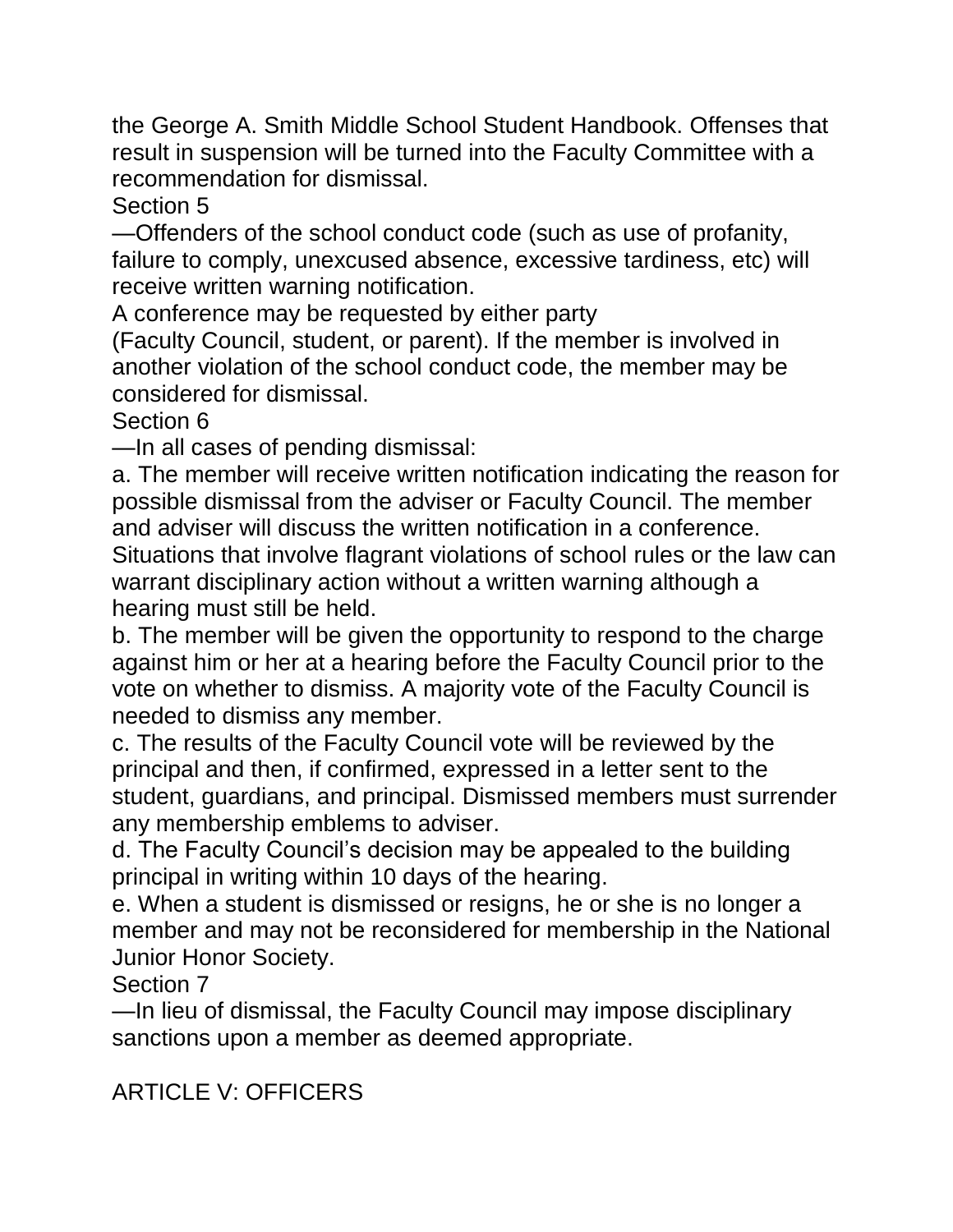Section 1

—The officers of the chapter shall be president, vice president, secretary, treasurer, and historian.

Section 2

—Student officers shall be elected at a meeting during the  $1<sup>st</sup>$  month of each school year. All returning active members are eligible to run for position as an officer. All active members of the chapter are eligible to vote.

Section 3

—A majority vote shall be necessary to elect any officer of this chapter. If the first vote does not yield a majority, a second vote shall be taken of the two candidates receiving the highest number of votes. The Following duties should reflect the responsibilities developed for officers in the local chapter:

Section 4

—It shall be the duty of the president to preside at the meetings for this chapter.

Section 5

—The vice-president shall preside in the absence of the president and shall also keep a record of members' contributions to leadership and service.

Section 6

—The secretary shall keep the minutes of meetings and be responsible for all official chapter correspondence.

Section 7

—The treasurer shall keep the record of chapter expenses, dues, and all other financial transactions of the chapter.

Section 8

—If a member fails to perform all responsibilities associated with their title, he or she will be reviewed by the chapter adviser. If deemed necessary a new member may be elected to fulfill the position.

#### ARTICLE VI: EXECUTIVE COMMITTEE

Section 1

—The executive committee shall consist of the faculty adviser and the chapters' officers.

Section 2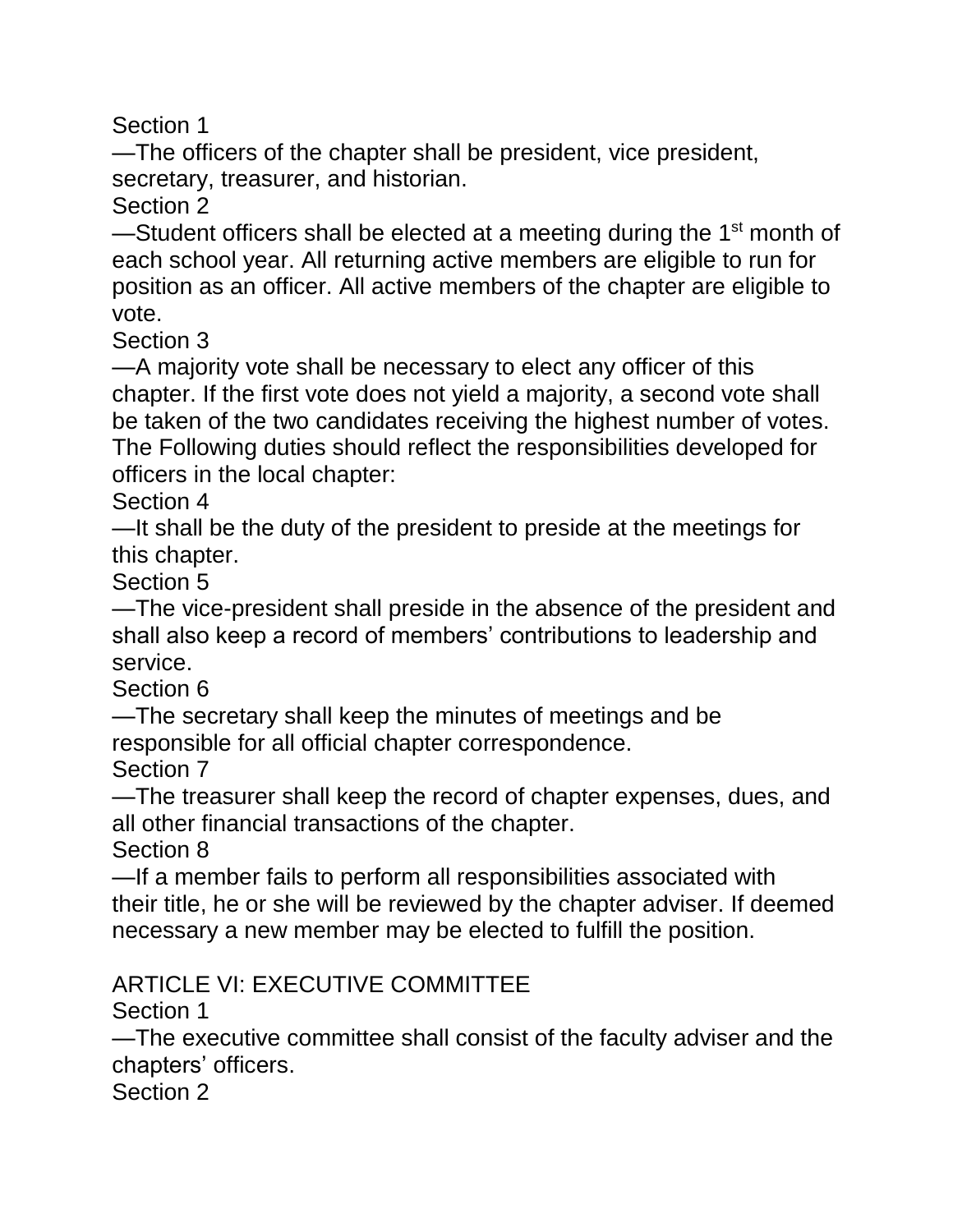—The executive committee shall have general charge of the meetings and the business of the chapter, but any action by the executive committee is subject to the review of the chapter members.

ARTICLE VII: MEETINGS

Section 1

—Meetings of this chapter shall be no less than once a month.

Section 2

—This chapter shall conduct its meetings according to Robert's Rules of Order.

Section 3

—All chapter members are expected to attend all regularly scheduled chapter meetings.

Section 4

—Special meetings approved by the executive committee may be called by the President.

#### ARTICLE VIII: ACTIVITIES

Section 1

—The chapter shall determine a minimum of 3 service projects for each year. Project opportunities will be voted on by all members. A majority vote is required to approve each project.

Section 2

—All members shall regularly participate in these projects. Section 3

—These projects shall have the following characteristics:

fulfill a need within the school, the local community, or the world

have the support of the administration and the faculty

be well planned, organized, and executed

Section 4

The chapter shall publicize its projects in a positive manner.

#### ARTICLE IX: EMBLEM

Section 1

—Each member of this chapter who is in good standing with regard to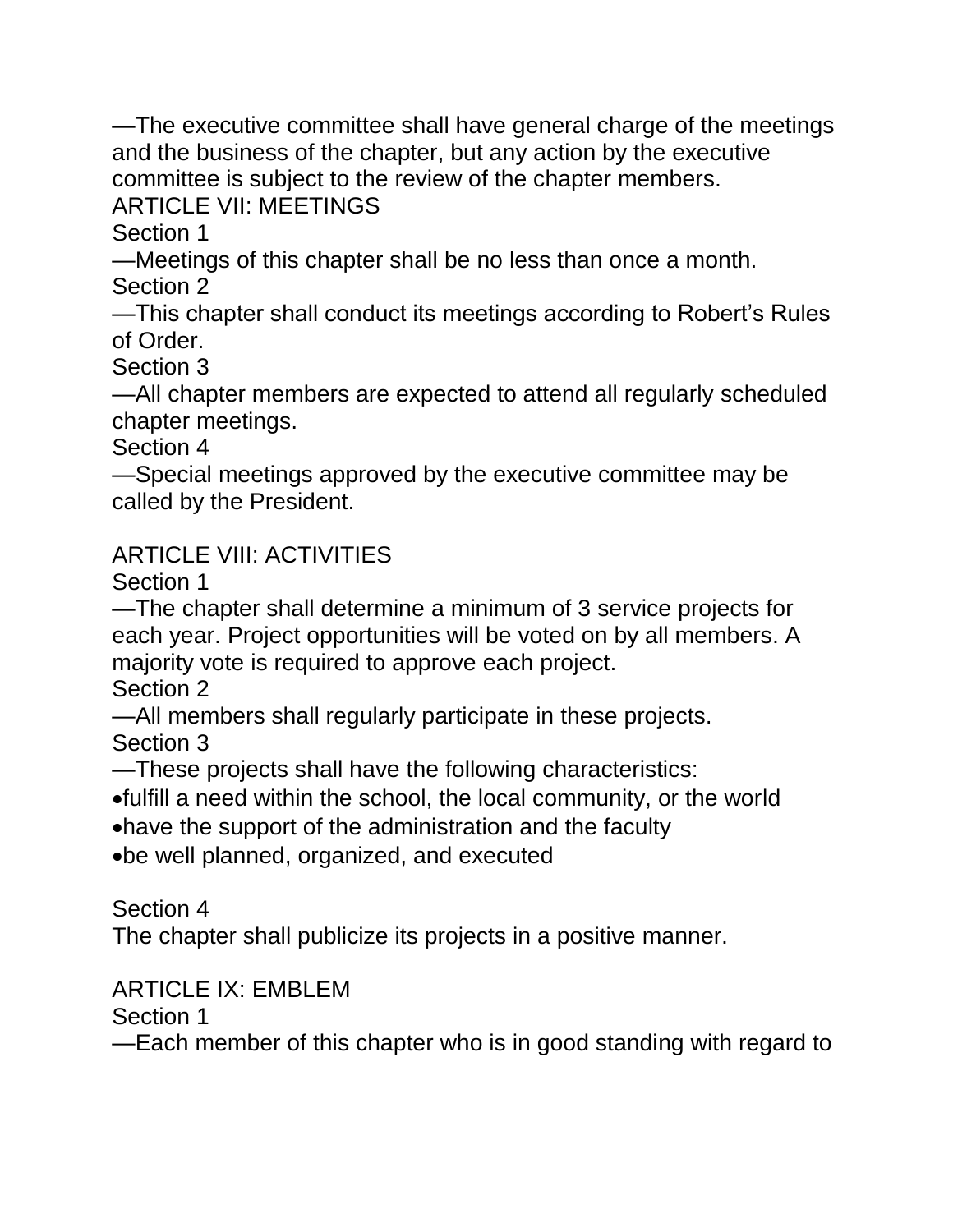The membership standards and member obligations shall have the privilege of wearing the emblem adopted by the National Junior Honor Society.

Section 2

—Any member who withdraws, resigns, or is dismissed from the chapter shall return the emblem to the chapter.

Section 3

—The motto of the National Junior Honor Society shall be "Light is the Symbol of Truth".

Section 4

—The official colors of the National Junior Honor Society shall be blue and white.

ARTICLE X: DUES

Section 1

—The Chapter will pay an annual dues affiliation fee recommended by the National Council and approved by the NASSP Board of Directors. Section 2

—The annual individual member dues paid to the Chapter shall be a one-time membership fee of \$5.00 or less, at the discretion of the adviser and the Executive Committee. In an individual case of financial hardship, two additional service hours may be served in lieu of the fee.

#### ARTICLE XI: POWERS

Section 1

—The chapter adviser is given the authority to supervise the administration of chapter activities, as delegated by school principal. Section 2

—The principal shall reserve the right to approve all activities and decisions of the chapter.

Section 3

—These bylaws are designed to amplify provisions of the national constitution and cannot contradict any components thereof. The chapter is obligated to adhere to the provisions of the national constitution in all activities it undertakes.

## ARTICLE XII: AMENDMENTS